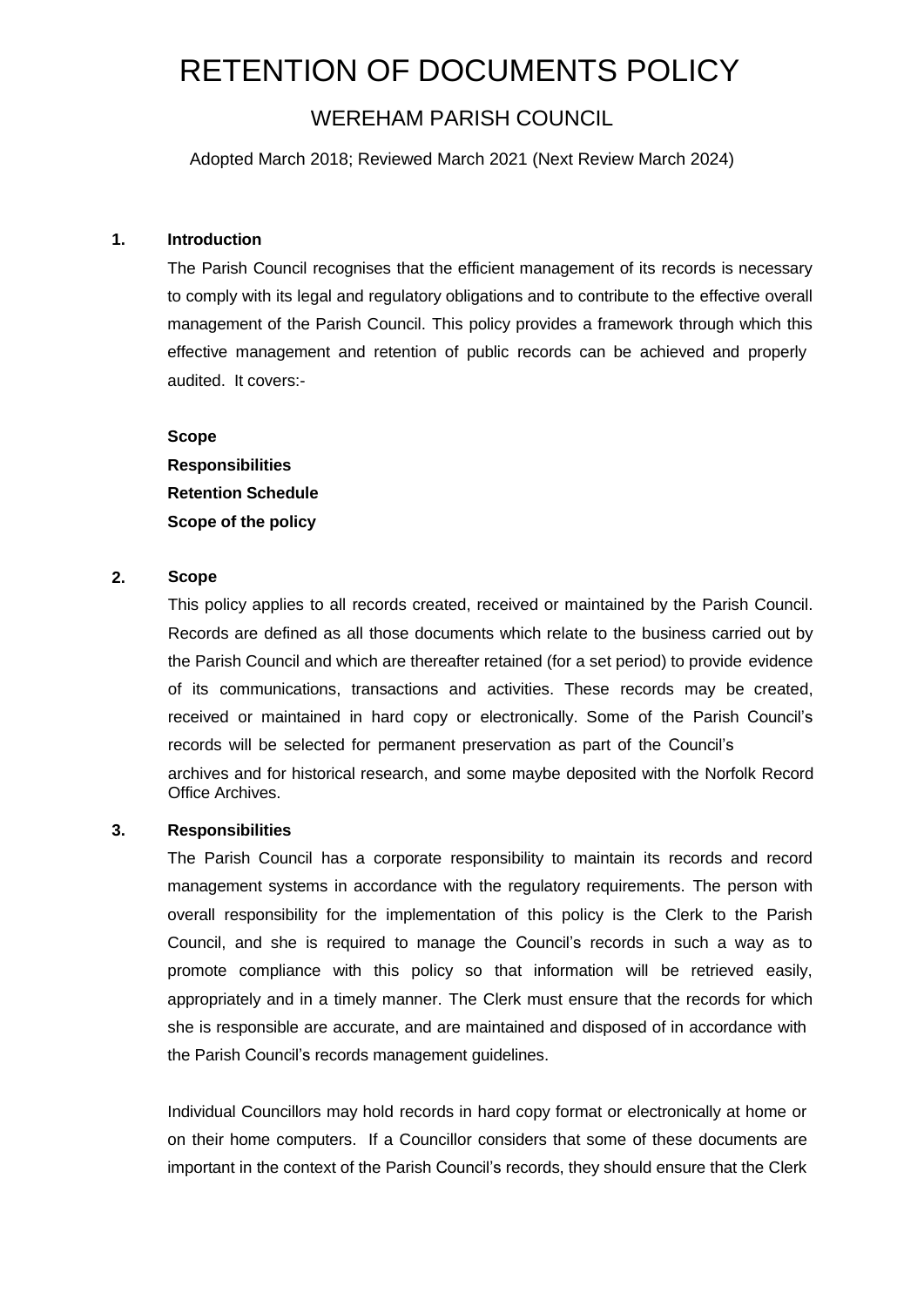retain a copy for the official record. Individual Councillors are strongly advised to undertake "weeding" and "housekeeping" on a regular basis. On resigning from the Council Councillors should delete electronic records they hold and destroy hard copy documents. Councillors should be aware that records that they hold may be subject to the provisions of the latest Data Protection regulations and GDPR Regulations.

#### **4. Retention Schedule**

Under the Freedom of Information Act 2000, the Parish Council is required to maintain a retention schedule listing the types of records which is creates or holds in the course of its business. The retention schedule lays down the length of time which the record needs to be retained for and the action which should be taken when it is of no further administrative use.

The Clerk is expected to manage the current record keeping systems using the retention schedule and to take account of the different retention periods when creating new record keeping systems.

The retention schedule refers to all the Parish Council's records, irrespective of the media in which they are stored.

Please see the Retention Schedule at Appendix 1.

This policy will be reviewed annually by Wereham Parish Council to ensure that it is relevant to working practice.

……………………………………………. …………………………………………….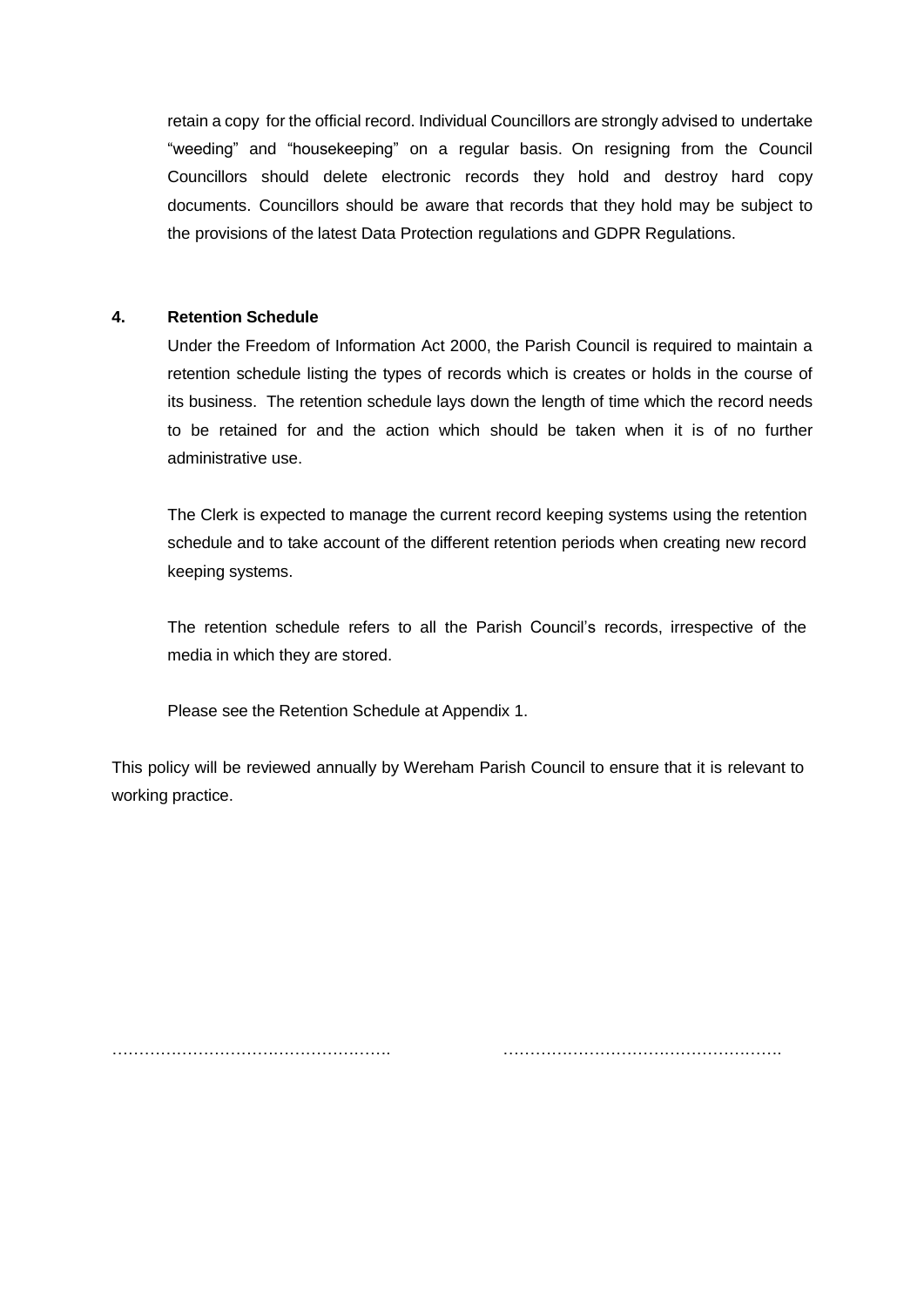**Appendix A**

# **Retention Schedule**

| <b>Document</b>                             | <b>Minimum Retention</b>    | Reason           |
|---------------------------------------------|-----------------------------|------------------|
| <b>Minutes &amp; Correspondence</b>         |                             |                  |
| <b>Minute Books</b>                         | Indefinite                  | Archive          |
| Correspondence/Papers on Important          |                             |                  |
| <b>Local Issues/Activities</b>              | Indefinite                  | Archive          |
| Routine Correspondence, papers &            |                             |                  |
| <b>Emails</b>                               | 1 Year                      | Management       |
| <b>Finance &amp; Payroll</b>                |                             |                  |
| Receipts & Payments Books                   | Indefinite                  | Archive          |
| <b>Annual Return &amp; Audited Accounts</b> | Indefinite                  | Archive          |
| Correspondence relating to Audit            | Last Completed Audit        | Audit/Management |
| <b>Cheque Book Stubs</b>                    | Last Completed Audit        | Management       |
| Paying In Books                             | <b>Last Completed Audit</b> | Management       |
| <b>Budgetary Control Papers</b>             | 2 Years + Current Year      | Audit            |
| <b>Bank Statements</b>                      | 7 Years                     | Audit/Management |
| Quotations                                  | 7 Years                     | Audit            |
| Paid Invoices                               | 7 Years                     | Audit/VAT        |
| <b>VAT Records</b>                          | 7 Years                     | Audit/VAT        |
| <b>Salary Records</b>                       | 7 Years                     | Audit            |
| Tax & NI Records                            | 7 Years                     | Audit            |
| <b>Insurance Policies</b>                   |                             |                  |
| <b>Insurance Policies</b>                   | <b>Whilst Valid</b>         | Audit            |
| Cert. Employers Liability                   | 40 Years                    | Audit/Legal      |
| Cert. Public Liability                      | 40 Years                    | Audit/Legal      |
| <b>Insurance Claim Records</b>              | 7 Years after Conclusion    | Legal            |
| <b>Policy Renewal Records</b>               | <b>Whilst Valid</b>         | Management       |
| <b>General Management</b>                   |                             |                  |
| <b>Assets Register</b>                      | Indefinite                  | Audit            |
| Deeds; Leases                               | Indefinite                  | Audit            |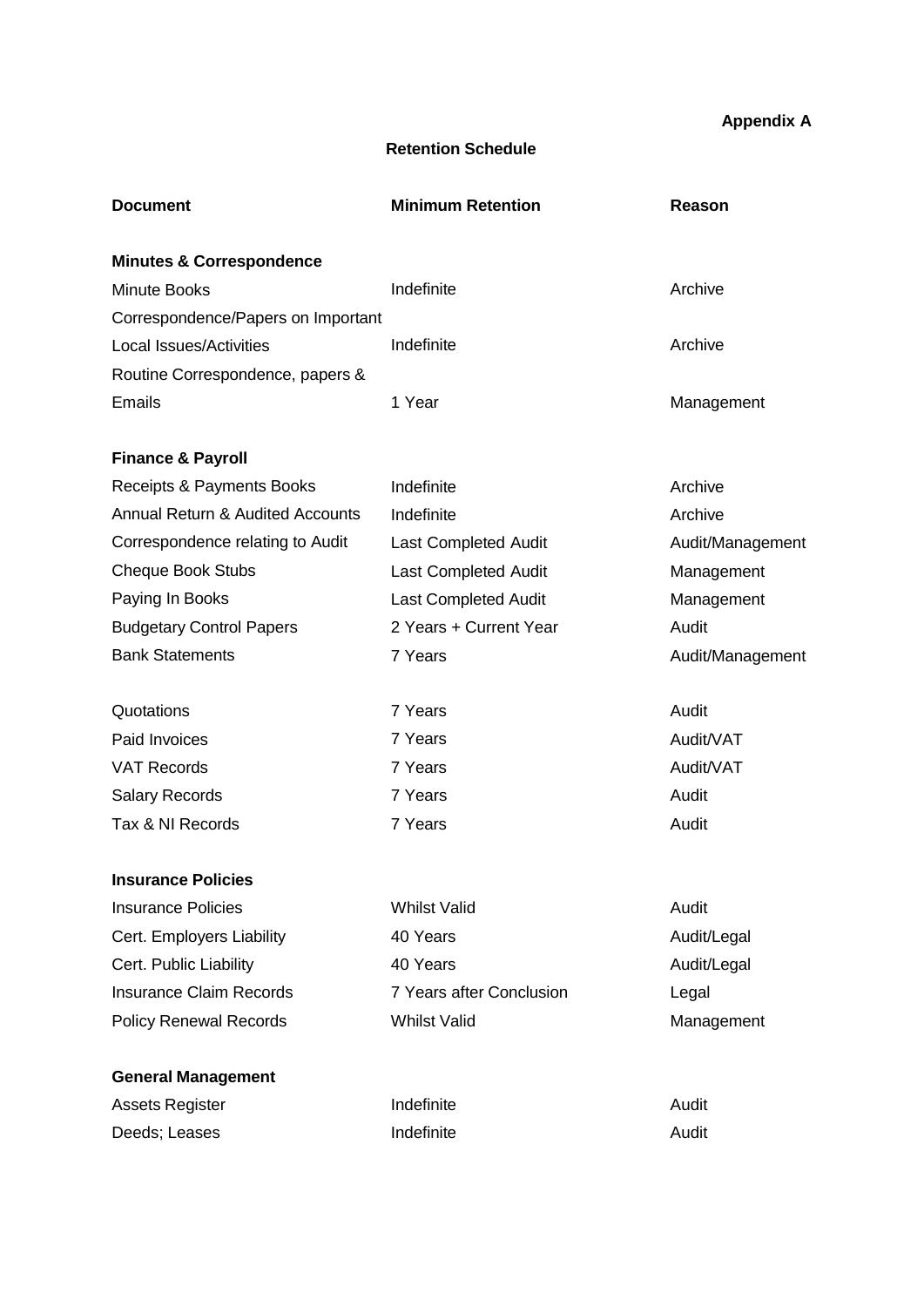| <b>Village Hall</b>                                                          |                                                     |                  |
|------------------------------------------------------------------------------|-----------------------------------------------------|------------------|
| <b>Booking Policy</b>                                                        | 7 Years                                             | Management       |
| Copies of Bills to Hirers                                                    | 7 Years                                             | Management/Audit |
| Lease                                                                        | Indefinite                                          | Audit            |
| <b>Cemetery</b>                                                              |                                                     |                  |
| Leases                                                                       | Indefinite                                          | Audit            |
| <b>Register of Burials</b>                                                   | Indefinite                                          | Archive          |
| <b>Register of Purchased Graves</b>                                          | Indefinite                                          | Archive          |
| <b>Health &amp; Safety</b>                                                   |                                                     |                  |
| <b>Accident Books</b>                                                        | 25 Years from Closure                               | Management       |
| <b>Equipment Inspection Records</b>                                          | 25 Years                                            | Management       |
| <b>Premises Inspection Records</b>                                           | 25 Years                                            | Management       |
| <b>Risk Assessments</b>                                                      | 3 Years from Last Assessment                        | Management       |
| <b>Members</b>                                                               |                                                     |                  |
| Register of Members Interests                                                | 18 Months after individual ceases<br>to be a member | Management       |
| Declarations of Acceptance                                                   | Term of Office + 1 Year                             | Management       |
| <b>Personnel/Human Resources</b>                                             |                                                     |                  |
| Application Forms (unsuccessful)                                             | 6 Months                                            | Management       |
| Application Forms (successful)                                               | Period of Employment + 6 Months                     | Management       |
| <b>Disciplinary Records</b>                                                  | Period of Employment + 6 Months                     | Management       |
| Personal Files (appraisals/pay reviews etc.) Period of Employment + 6 Months |                                                     | Management       |
| <b>Miscellaneous</b>                                                         |                                                     |                  |
| Complaints                                                                   | 2 Years after Closure                               | Management       |
| <b>Information Requests</b>                                                  | 2 Years after Closure                               | Management       |
| <b>Press Releases</b>                                                        | 5 Years                                             | Management       |
| <b>Public Consultations</b>                                                  | 5 Years                                             | Management       |
| Reports, Newsletters                                                         | As long as is useful                                | Management       |

General correspondence will be retained for as long as is relevant, the minimum period is 1 year. An annual review of all documentation should be carried out and items that have reached their deletion or destruction date being deleted/destroyed and the remainder being considered for archiving.